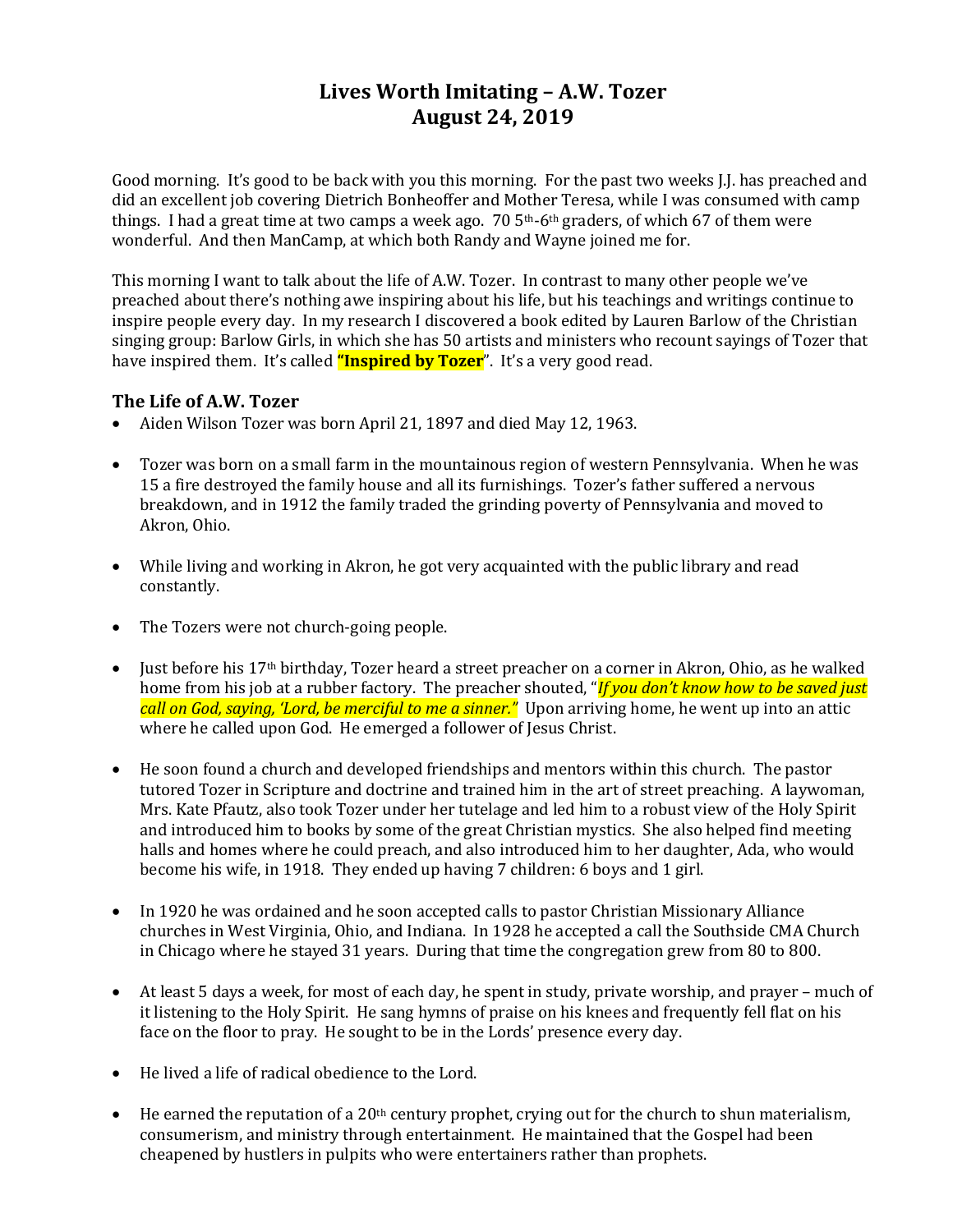- He spoke often against the growing trend of churches being run by business models rather than biblical principles.
- He was greatly concerned that many Christians possess a head knowledge of Jesus Christ but have no intimate heart knowledge of Him and thus became very controversial and not very popular with many people.
- He and his wife never owned a car, preferring bus and train travel. Even after becoming a wellknown Christian author, he signed away much of his royalties to those who were in need.
- In 1950 Tozer was elected editor of the Alliance Weekly, a CMA newspaper. The circulation doubled almost immediately.
- Tozer was a voracious reader. He read the great classics in religion, philosophy, literature, poetry, the church fathers and Christian mystics. But most of all he read and meditated on the Bible. He never read a book merely to say he had read it. Always reading a book was to lead him on in his quest for God. He often taught that a person should think 10 times more than you read.
- In his daily walk and ministry Tozer had a sense of God that enveloped him in reverence and adoration. His one daily exercise was the practice of the presence of God, pursuing Him with all his strength and energy. To him, Jesus Christ was a daily wonder, a recurring astonishment, a continual amazement of love and grace. Toward the end of his life Tozer remarked, "*I have found God to be cordial and generous and in every way easy to live with.*"
- Prayer was of vital importance for Tozer. His writings and preaching were but extensions of his prayer life. He often said, "*As a man prayed so is he."* To him the worship of God was paramount in his life and ministry. He believed that true service would flow out of pure worship.
- At the time of his death, he had written 9 books; two of which became classics: *The Pursuit of God* and *The Knowledge of the Holy*. Since his death 40 books have been compiled from his other writings. The very first line in The Knowledge of the Holy is one of his greatest lines. *"What comes into our minds when we think about God is the most important thing about us."*
- He was buried in Ellet cemetery, Akron, Ohio, with a simple epitaph marking his grave: "**A.W. Tozer – A Man of God"**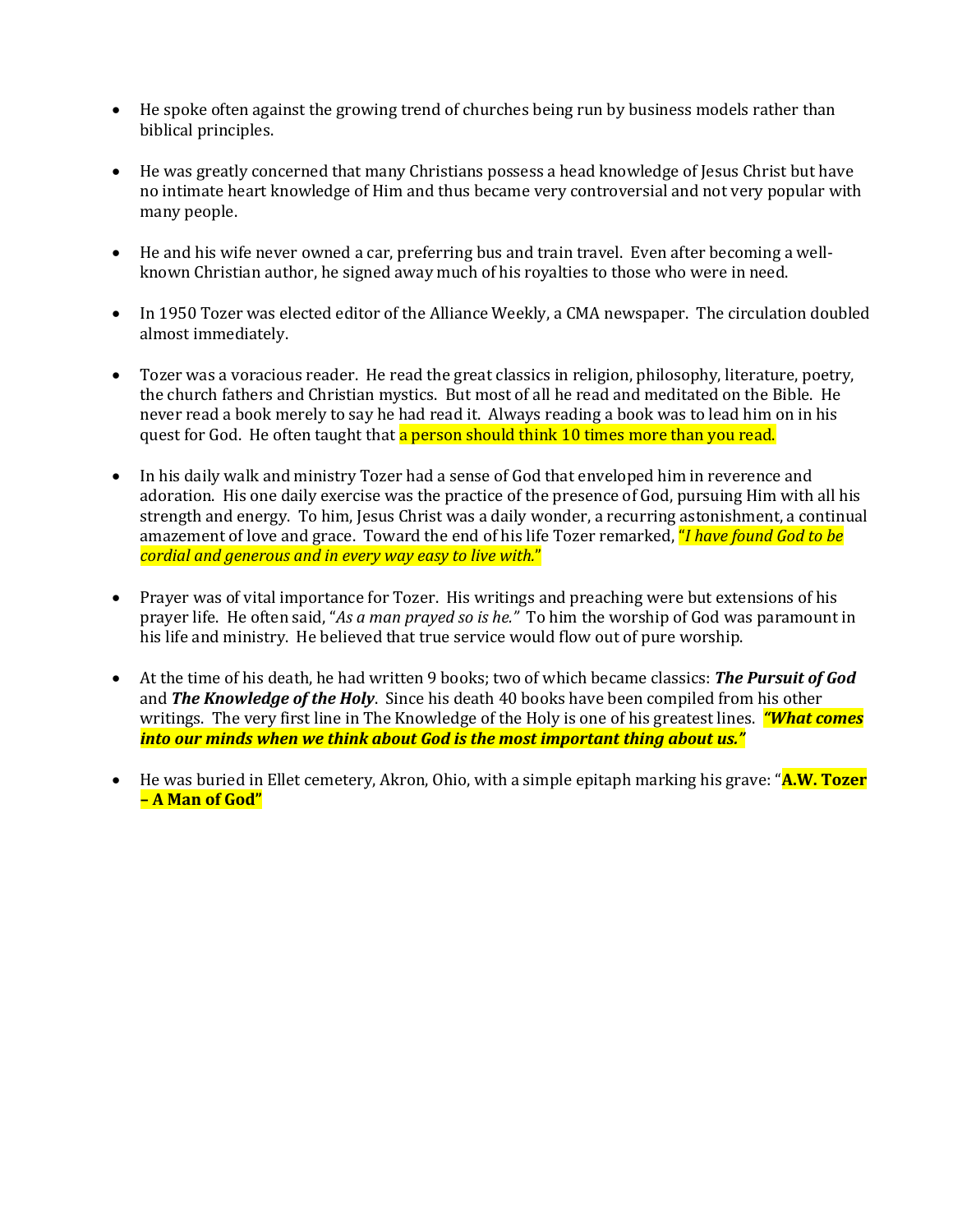Pursuit of God: Each chapter ends with a beautiful prayer, which would be worth the book price.

### **1. Following Hard After God**

Tozer writes that deep study of God's Word is deeply important in churches and in individual Christians lives. But learning God's Word should never be the ultimate goal. The ultimate goal must be leading us deeper into a relationship with God.

*The Bible is not an end in itself, but a means to bring men to an intimate and satisfying knowledge of God, that they may enter into Him, that they may delight in His Presence, may taste and know the inner sweetness of the very God Himself in the core and center of their hearts.* 

Entering into a relationship with God was never initiated by us. God is always the initiator and we're responders.

*The impulse to pursue God originates with God, but the outworking of that impulse is our following hard after Him.*

### **2. The Blessedness of Possessing Nothing**

**Matthew 5:3 (NIV)** *"Blessed are the poor in spirit, for theirs is the kingdom of heaven*.

*God's gifts now take the place of God, and the whole course of nature is upset by the monstrous substitution.* 

In this chapter he refers to God's ask of Abraham to offer up his only son, the son that he loved, to God. And Abraham didn't hesitate in his response to this ask. And Tozer believes that God asked Abraham to do this so that his heart might be totally purified from anything that might be a rival to his love for God. And the challenge goes out to each of us – what is it that is a rival to God in our hearts. Is it comfort, safety, family members, our health, how others perceive us, possessions etc.

#### **3. Removing the Veil**

He quotes Hebrews 10:19 which states that because of Jesus' death on the cross we have an invitation to come into God's holy presence – so let's go in. It's our right and privilege. But many Christians stand outside and never enter in. Tozer would daily picture himself sitting in the throne room of God gazing at His magnificent glory and be caught up into this incredible privilege he had.

*God wills that we should push on into His Presence and live our whole life there. He waits to show Himself in ravishing fullness to the humble of soul and the pure in heart.* 

## **4. Apprehending God**

The Bible teaches us that we can know God as intimately as we can know any human being here on this earth.

*As we begin to focus upon God the things of the spirit will take shape before our inner eyes. Obedience to the word of Christ will bring an inward revelation of the Godhead (John 14:21-23). It will give acute perception enabling us to see God even as is promised to the pure in heart. A new God consciousness will seize upon us and we shall begin to taste and hear and inwardly feel the God who is our life and our all.* 

#### **5. The Universal Presence**

God is not out in the remote distance of the universe somewhere hiding waiting to be found. He is right here, next to you and in fact inside of you through the living breathing presence of the Holy Spirit. The key to going deeper in your relationship with God is receptivity to what the Spirit is trying to tell you and show you. The Spirit is given to us to show us Jesus and draw us deeper into a relationship with Him.

**Prayer:** *O God and Father, I repent of my sinful preoccupation with visible things. The world has been too much with me. Thou hast been here and I knew it not. I have been blind to Thy Presence. Open my eyes that I may behold Thee in and around me. For Christ's sake, Amen.*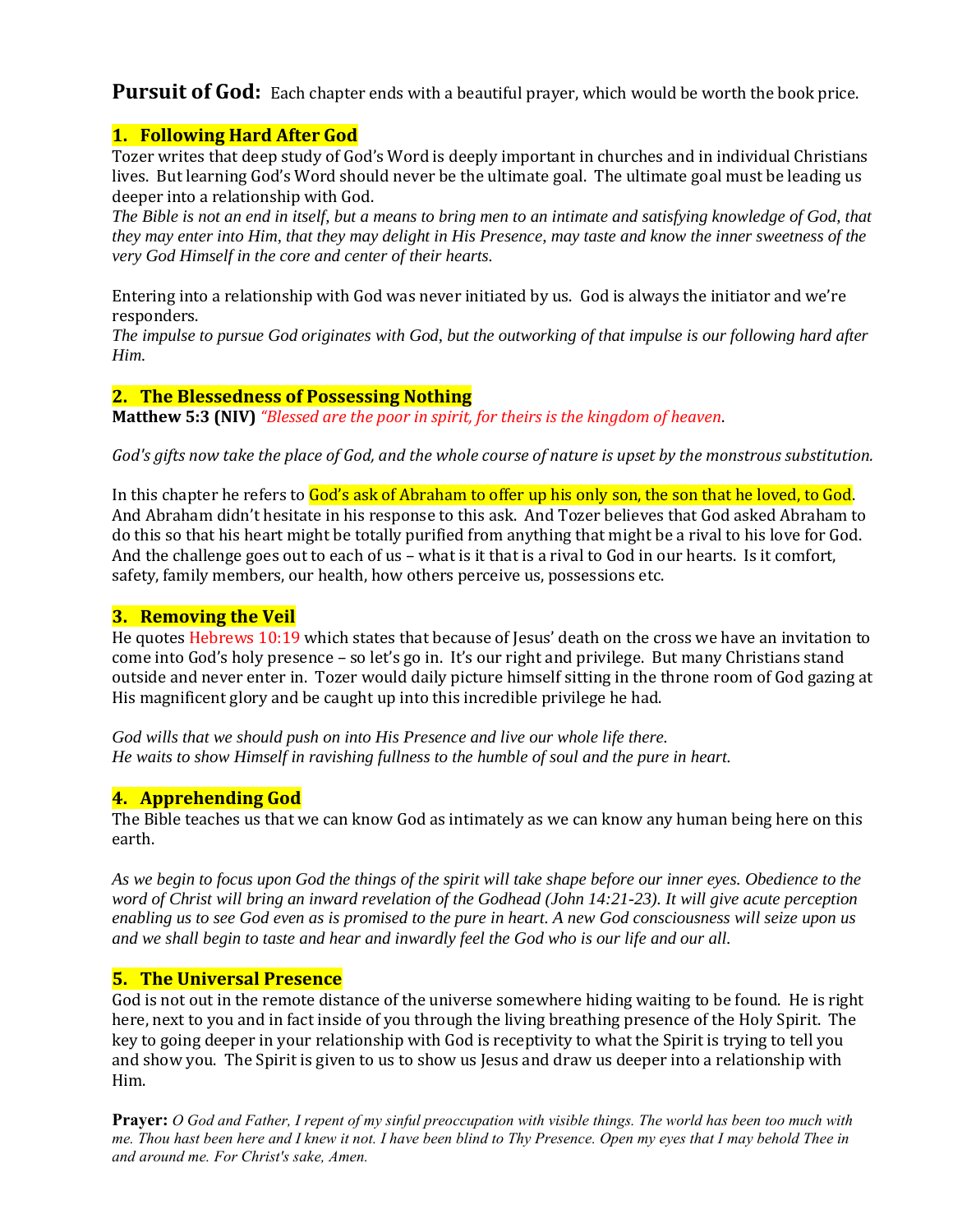## **6. The Speaking Voice**

*I believe that much of our religious unbelief is due to a wrong conception of and a wrong feeling for the Scriptures of Truth. A silent God suddenly began to speak in a book and when the book was finished lapsed back into silence again forever. Now we read the book as the record of what God said when He was for a brief time in a speaking mood. With notions like that in our heads how can we believe?*

Tozer committed as much time to listening to God's voice through His Word as he study of it.

#### **7. The Gaze of the Soul – Looking to Jesus**

*Believing is directing the heart's attention to Jesus. It is lifting the mind to "behold the Lamb of God," and never ceasing that beholding for the rest of our lives.* 

And the beauty of beholding Jesus is that you don't need any special equipment, or skill, or a special place or time – you can do this wherever you are, all day long.

*When the eyes of the soul looking out meet the eyes of God looking in, heaven has begun right here on this earth.*

#### **8. Restoring the Creator – Creature Relationship**

Psalms 57:5 (NIV) *Be exalted, O God, above the heavens; let your glory be over all the earth.* God's desire is that each of us might make a conscious decision to exalt God over all else. That this might become the daily cry of our hearts.

#### **9. Meekness and Rest**

Matthew 5:5 (NIV) *Blessed are the meek, for they will inherit the earth*. Matthew 11:28-30 (NIV) "*Come to me, all you who are weary and burdened, and I will give you rest. Take my yoke upon you and learn from me, for I am gentle and humble in heart, and you will find rest for your souls. For my yoke is easy and my burden is light."*

He talks about how entering into an abiding relationship with Jesus frees us from such things as:

- **the burden of pride** (which is easily offended when someone hurts us by not treating us like we think they should),
- **the burden of pretense** (to try to impress people with who we are, or pretend to be)
- **the burden of artificiality** (when we humbly kneel at Jesus' feet we won't care what others think of us so long as God is pleased with us.

#### **10.The Sacrament of Living**

1 Corinthians 10:31 (NIV) *So whether you eat or drink or whatever you do, do it all for the glory of God.*

We often divide our lives into two areas: the **sacred** and the **secular**. Those are artificial and never meant to be divided. We must offer all of our lives and acts and thoughts and emotions to God daily.

*We can meet this successfully only by the exercise of an aggressive faith. We must offer all our acts to God and believe that He accepts them. Then hold firmly to that position and keep insisting that every act of every hour of the day and night be included in the transaction. Keep reminding God in our times of private prayer that we mean every act for His glory; then supplement those times by a thousand thought-prayers as we go about the job of living.*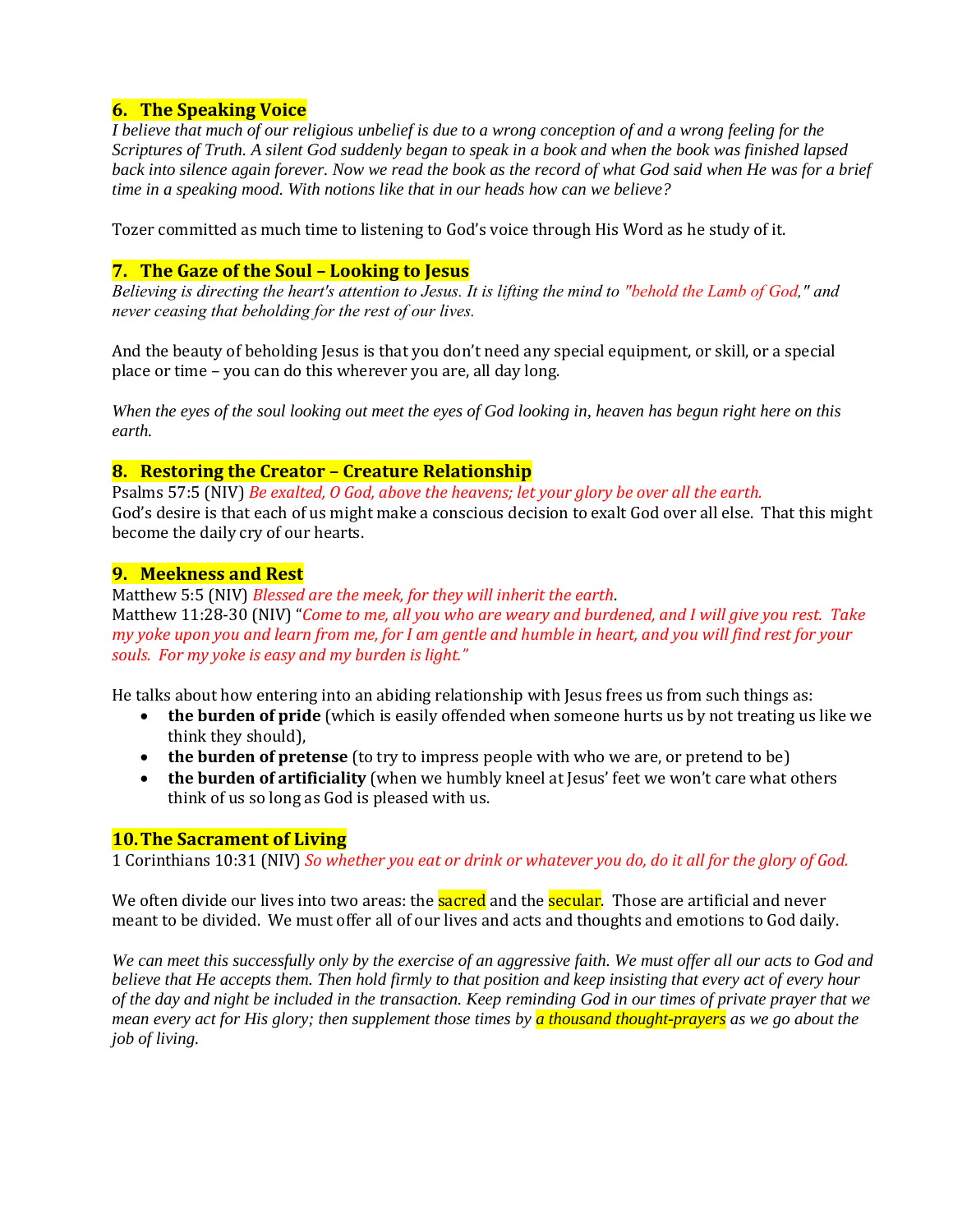## **Closing prayer:**

**Prayer:** *O God, I have tasted Thy goodness, and it has both satisfied me and made me thirsty for more. I am painfully conscious of my need of further grace. I am ashamed of my lack of desire. O God, the Triune God, I want to want Thee; I long to be filled with longing; I thirst to be made more thirsty still. Show me Thy glory, I pray Thee, so that I may know Thee indeed. Begin in mercy a new work of love within me. Say to my soul, "Rise up, my love, my fair one, and come away." Then give me grace to rise and follow Thee up from this misty lowland where I have wandered so long. In Jesus' Name, Amen.*